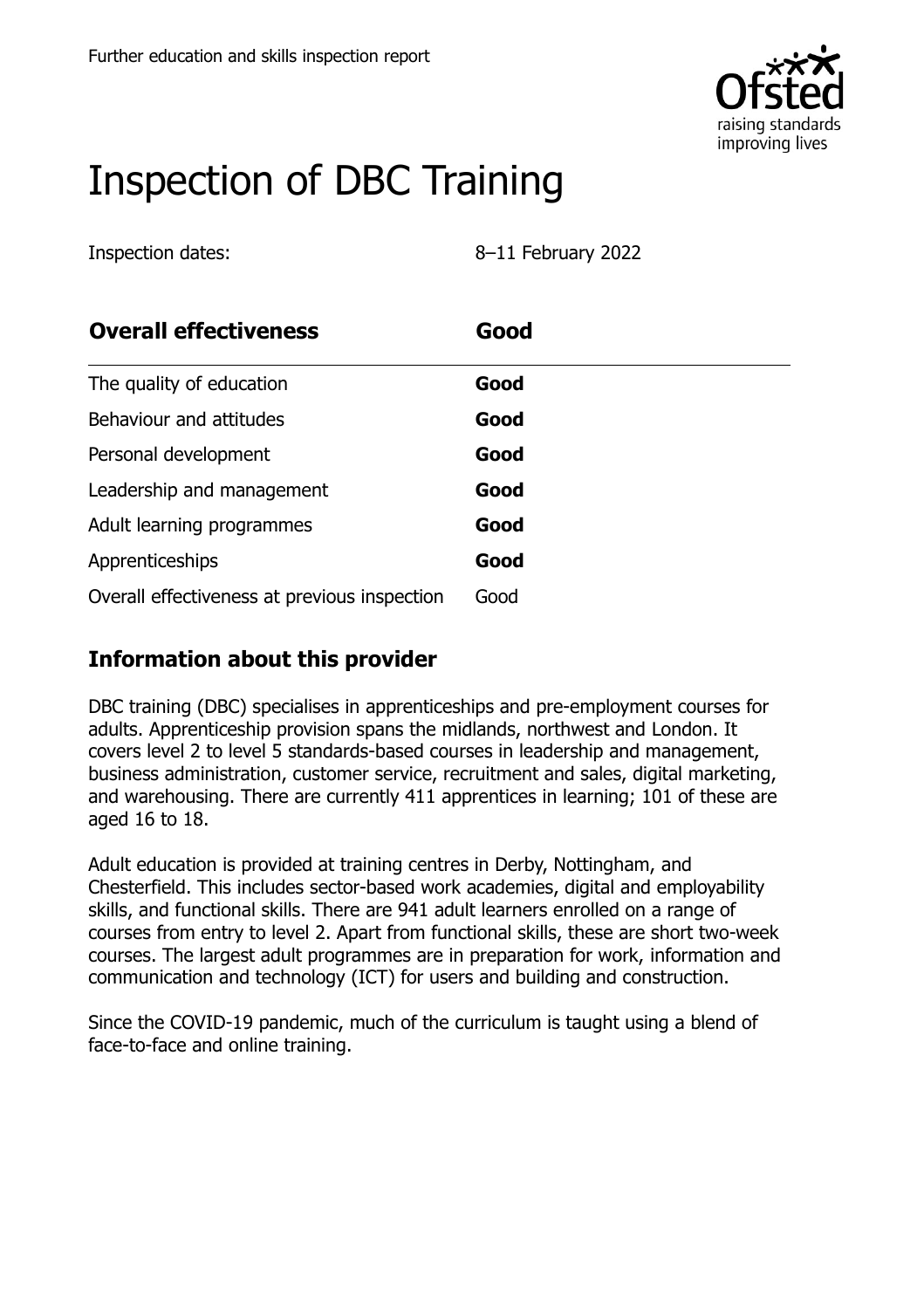

### **What is it like to be a learner with this provider?**

Adult learners and apprentices are positive about their learning. Adults particularly value the job search and CV writing skills they develop. Apprentices enjoy the vocational content of their studies. Many aspire to progress to more senior or enhanced roles.

Apprentices' training supports them to carry out their day-to-day tasks in the workplace with confidence. Many adult learners have been unemployed for a significant amount of time, and this is their first experience of education for several years. Learners value the support staff provide and enjoy learning in a mature environment.

Due to the impact of the COVID-19 pandemic on the sectors they work in, many management and customer services apprentices struggled to complete their course. Apprentices who remain in learning achieve well and the vast majority gain distinction grades. Adult learners achieve well on employability courses in warehousing, public services, and customer services. Fewer adults achieve functional skills and ICT qualifications.

Coaches support apprentices' development of character and resilience in the work environment effectively. Adult learners benefit from the inclusion of topics such as mental well-being, resilience, and time management. This prepares them well for employment or further education and training.

Managers and coaches have established a caring, supportive culture for learners. Apprentices feel safe while learning and in their workplace.

#### **What does the provider do well and what does it need to do better?**

Leaders and managers have a clear rationale for apprenticeships and adult learning and plan training well. Coaches structure the apprenticeship curriculum effectively, particularly for those apprentices who are new to the world of work. For example, customer service apprentices start by exploring their organisation's core values before they consider how organisational policies and procedures impact on the customer service function. Tutors in construction plan a curriculum that builds on adults' prior learning. They embed additional knowledge and skills so that learners can gain the construction verification card. This increases their employment chances and enables learners to work on construction sites.

Managers work well with employers to develop the curriculum. For example, they adapt the level 3 customer service course to include content to help employers develop their apprentices for sales roles.

Apprentices explain new management concepts well. They relate them to their job roles and in many cases have utilised these newly learned skills in work projects.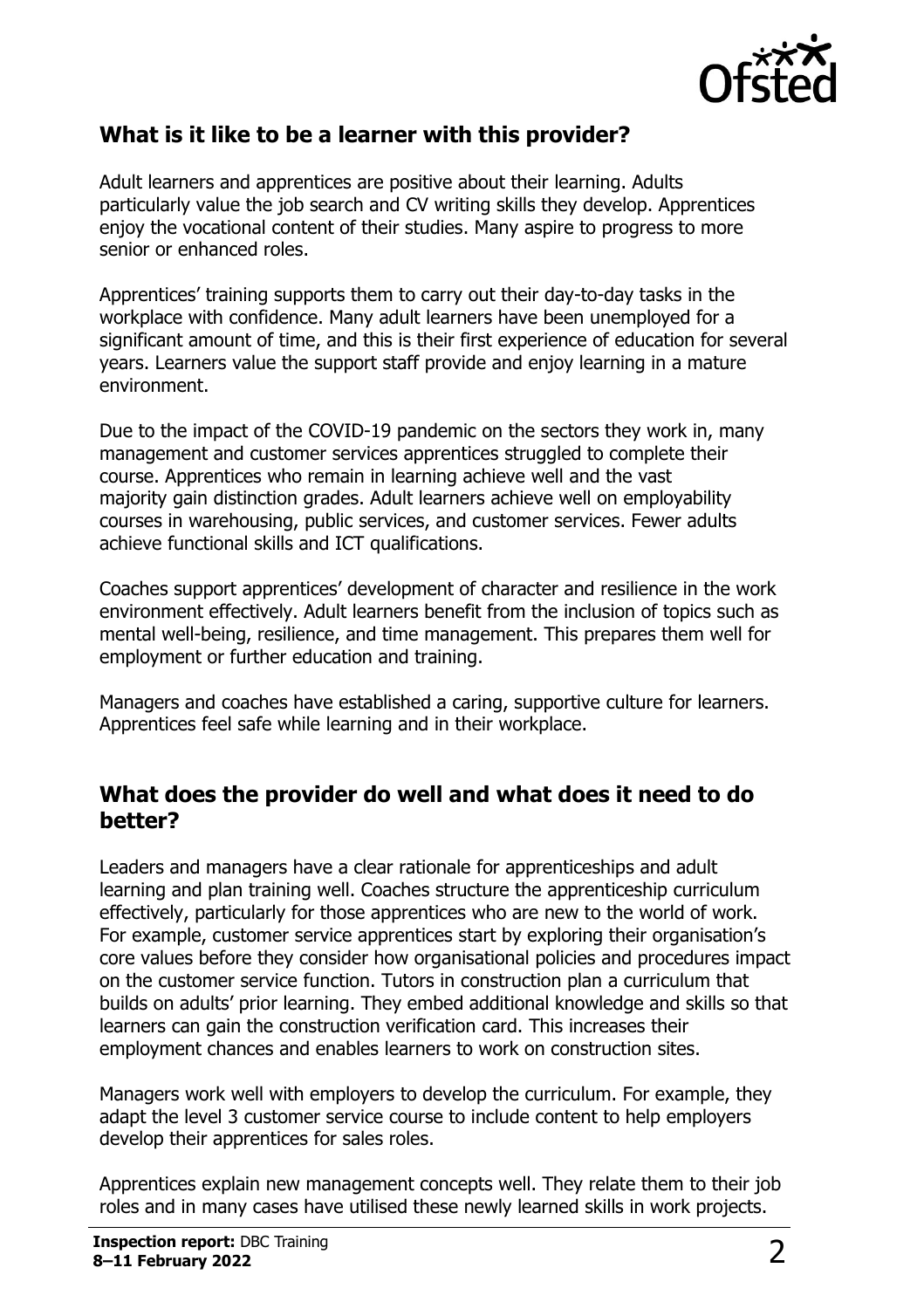

Although managers recruit apprentices with integrity, those with higher qualifications at the start of their course find some aspects of training too simplistic.

Coaches design appropriate resource packs and assessments for apprentices that allow them to practise their new knowledge and skills. Resources highlight key terminology and legislation well. The standard of apprentices' work is at least of the required level and often of a higher standard. Most coaches' feedback pays attention to how apprentices can develop their work further. Feedback to business administration apprentices is not always precise or developmental.

Managers and coaches emphasise the importance of punctuality and attendance. Attendance at online and classroom sessions is high. Apprentices' destinations are systematically tracked by staff. Almost all apprentices remain in sustained employment, three quarters progress in their job role and gain additional responsibilities. Progression managers offer on-going guidance to adult learners who need extra support with job hunting. As a result, a significant number of adult learners progress into paid employment.

Employers are not always in attendance when coaches conduct reviews of apprentice's progress. As a result, they do not have a thorough enough grasp of apprentices' learning and progress.

Apprentices receive helpful advice about their career development at appropriate stages of their course. Coaches help them understand how they can use their transferable skills in different job roles. Leaders and managers work with a range of stakeholders, such as the Department for Work and Pensions, to ensure that they have the latest information on employment opportunities in the local area.

Leaders and managers have set challenging strategic objectives that support their aim of delivering high-quality training. They work well with a wide variety of employers and other stakeholders to offer a curriculum that addresses identified skills gaps. Leaders and managers use their productive links with government and employer bodies to influence and contribute to regeneration projects. For example, they have significantly expanded adult provision to successfully engage hard-toreach learners in training.

Coaches have considerable professional experience of the sectors in which they teach. They have appropriate teaching and assessor qualifications that allow them to perform their role effectively. Managers are aware they need to provide more professional development related to the craft of teaching.

Apprentices with learning difficulties or disabilities are given appropriate support to ensure they achieve. Managers do not monitor the impact of this support or train coaches in the teaching strategies that would be most beneficial to apprentices who have learning difficulties.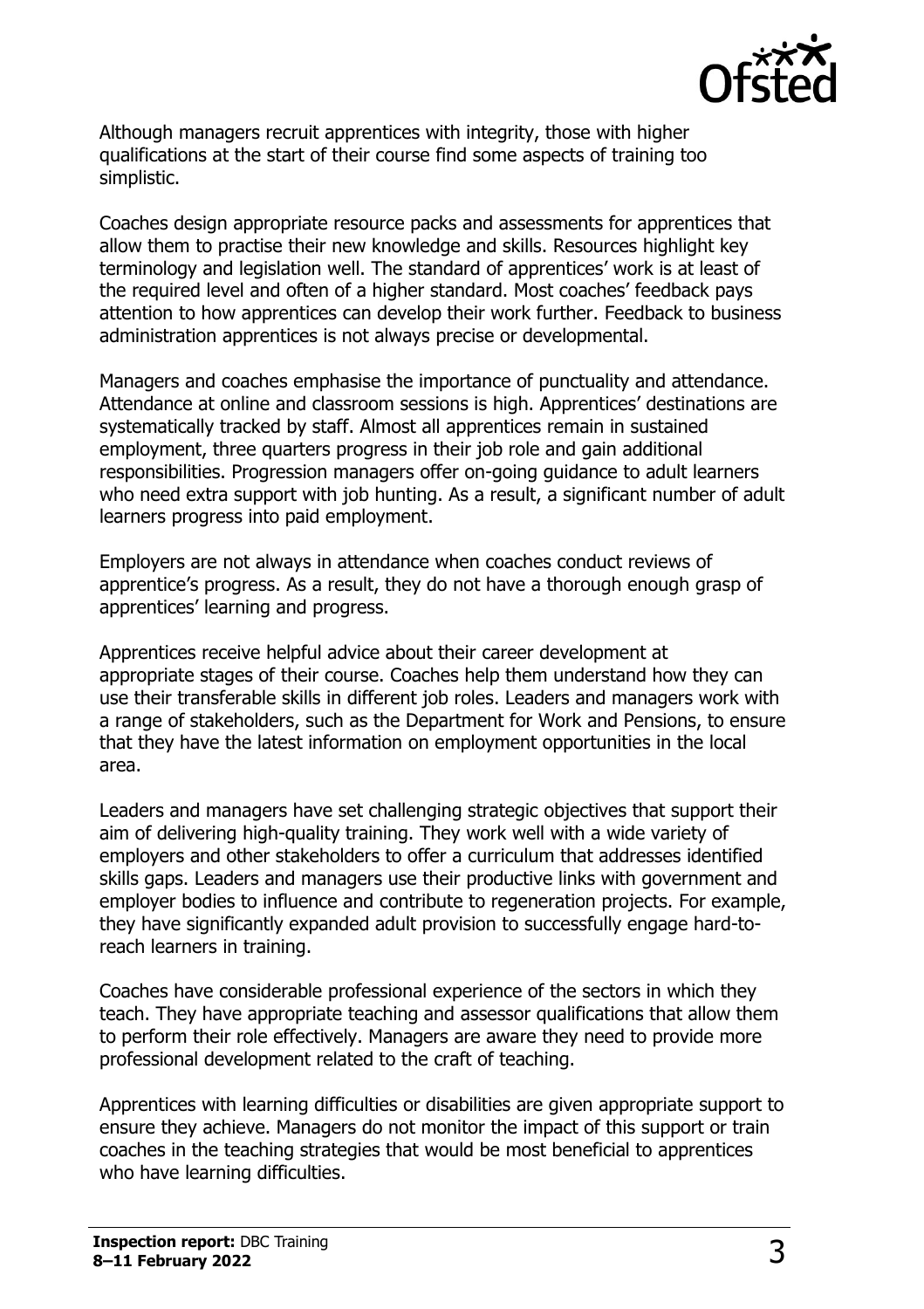

Managers' quality assurance arrangements lead to improvement. The quality of learners' experiences, both in classroom and online, is subject to relevant verification processes. However, managers only produce action plans for coaches who have specific areas for development.

Governance arrangements are effective. The board's decision-making is subject to robust and effective challenge. For example, in shaping the organisation's mission to provide training that helps learners to gain sustained employment.

#### **Safeguarding**

The arrangements for safeguarding are effective.

Managers use safeguarding processes that keep learners safe. Staff undertake a wide range of relevant training. For example, online courses to raise awareness of damaging behaviour such as non-consensual sharing of indecent images. This contributes effectively to the safety of apprentices and adult learners.

All policies and procedures are fit for purpose, including those related to safe recruitment. A non-executive board member has specific responsibility for checking the effectiveness of policy implementation.

Learners generally have a sound awareness of how to protect themselves from the dangers of extremism and radicalisation. They know who to contact if they have a concern.

#### **What does the provider need to do to improve?**

- Managers should ensure employers attend progress reviews with apprentices and coaches, so they have appropriate insight into their learning and progress.
- Managers should provide coaches with training to support them when working with learners who have learning difficulties or disabilities. They should monitor more closely the quality of support that these learners receive.
- Coaches should provide business administration apprentices with precise, developmental feedback so they are able to improve the standard of their work.
- Managers should ensure coaches' professional development includes a focus on developing their teaching and learning skills.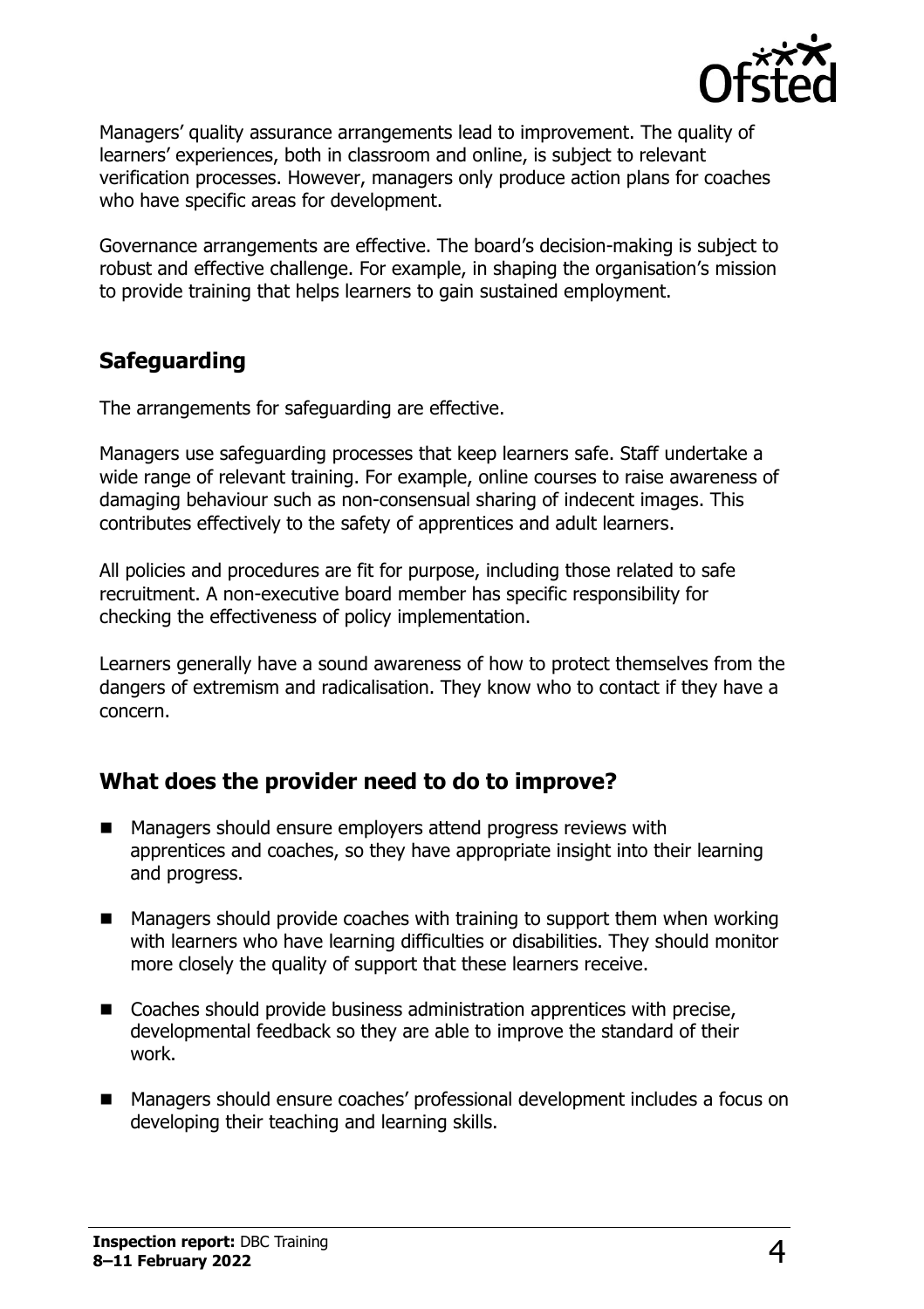

## **Provider details**

| Unique reference number     | 59167                                         |
|-----------------------------|-----------------------------------------------|
| <b>Address</b>              | 3-4 St. Peters Churchyard<br>Derby<br>DE1 1NN |
| <b>Contact number</b>       | 01332 295588                                  |
| Website                     | https://www.dbc-training.co.uk/               |
| <b>Principal/CEO</b>        | Kerry Bentley                                 |
| <b>Provider type</b>        | Independent learning provider                 |
| Date of previous inspection | 6-8 June 2016                                 |
| <b>Main subcontractors</b>  | <b>None</b>                                   |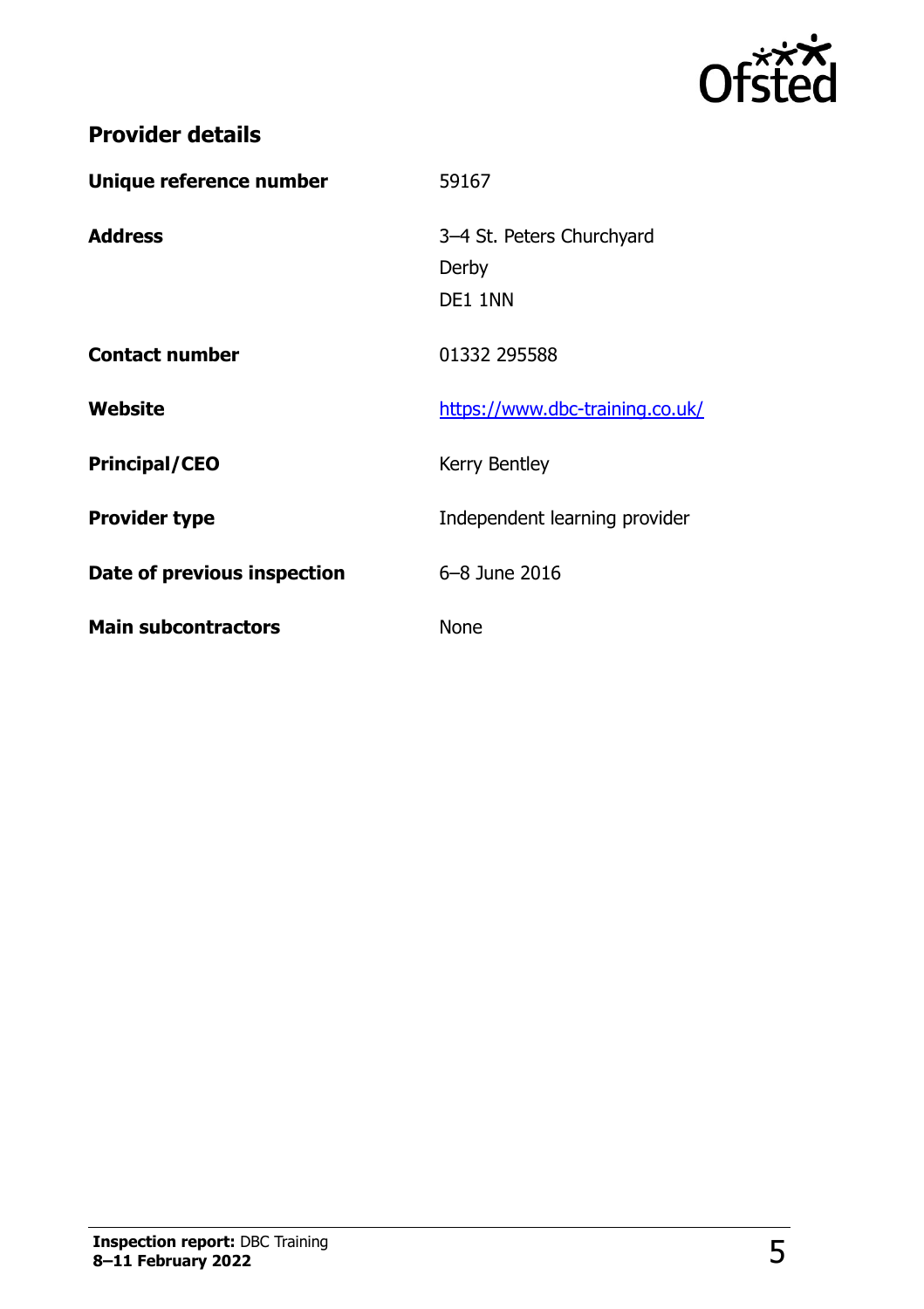

### **Information about this inspection**

The inspection team was assisted by the skills and quality director, as nominee. Inspectors took account of the provider's most recent self-assessment report and development plans, and the previous inspection report. The inspection was carried out using the [further education and skills inspection handbook](http://www.gov.uk/government/publications/further-education-and-skills-inspection-handbook-eif) and took into account all relevant provision at the provider. Inspectors collected a wide range of evidence to inform judgements, including visiting learning sessions, scrutinising learners' work, seeking the views of learners, staff and other stakeholders, and examining the provider's documentation and records.

#### **Inspection team**

Helen Whelan, lead inspector **Her Majesty's Inspector** Nigel Bragg Nigel Bragg Control Control of the Ofsted Inspector Matthew Newbould **Contract Contract Contract Contract Contract Contract Contract Contract Contract Contract Contract Contract Contract Contract Contract Contract Contract Contract Contract Contract Contract Contract Contra** Ralph Brompton **Calculation** Ofsted Inspector Kevin Williams **Contact Contact Contact Contact Contact Contact Contact Contact Contact Contact Contact Contact Contact Contact Contact Contact Contact Contact Contact Contact Contact Contact Contact Contact Contact Contac** Jai Sharda Ofsted Inspector